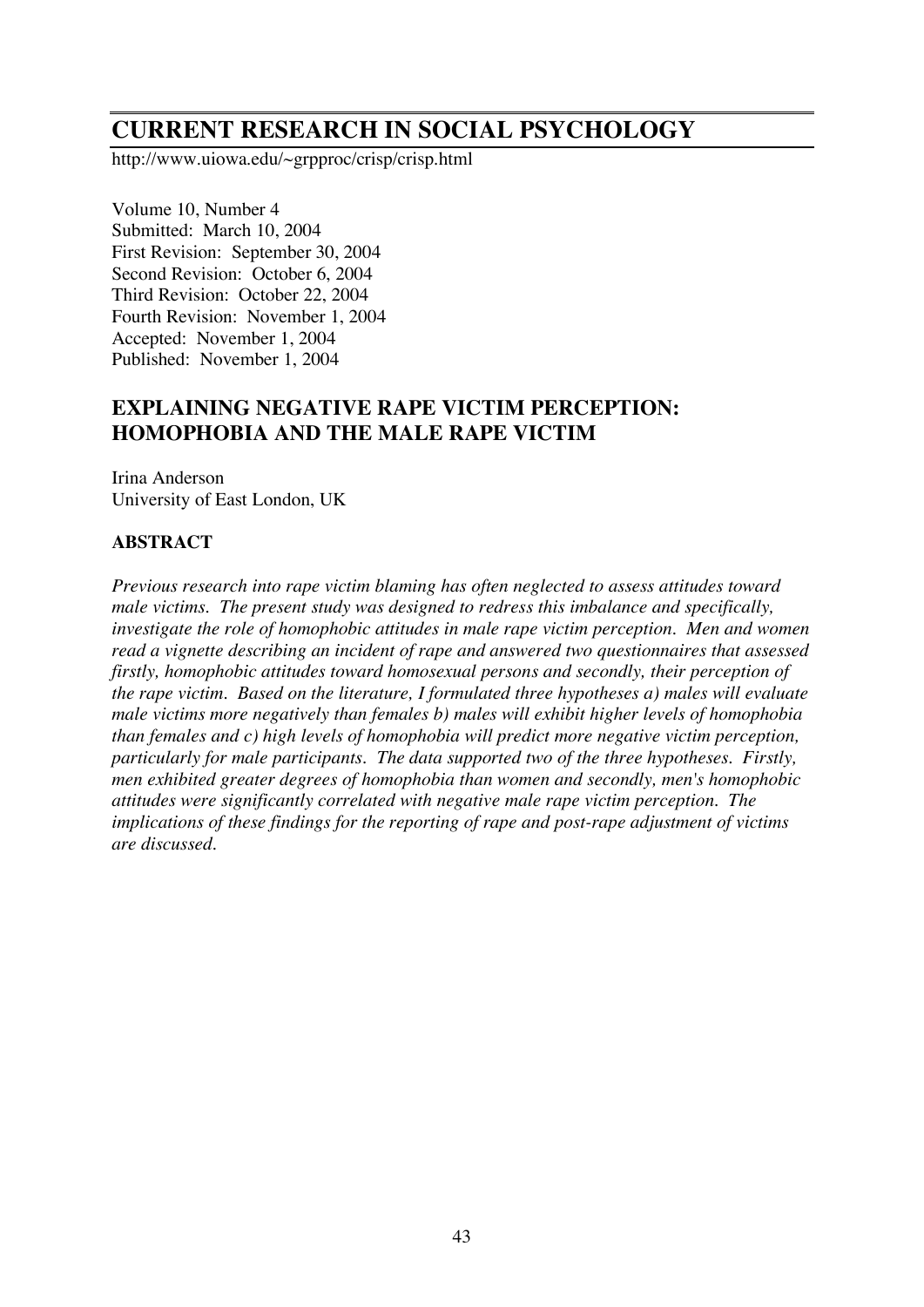It is generally accepted that individuals have a tendency to perceive the victims, as well as or even instead of the perpetrators of rape in negative terms, and much social psychological research has been devoted to an examination of factors influencing these perceptions. The majority of this research has focused on female rape, that is, the rape of women. Two approaches have dominated the study of blame attributions in sexual violence. The first approach examines the effect of victim, perpetrator and situation characteristics on negative attributions in rape, and is often referred to in social psychology as the rape perception framework (Pollard, 1992; Krahe, 1991). Factors such as the victim's respectability (Luginbuhl & Mullin, 1981), physical attractiveness (Tieger, 1981, Deitz, Littman & Bentley, 1984), previous sexual activity (L'Armand & Pepitone, 1982; Cann, Calhoun & Selby, 1979), victim resistance (VanWie & Gross, 1995; Wyer, Bodenhausen & Gorman, 1985; Yescavage, 1999), degree of victim intoxication (Richardson & Campbell, 1982; Stormo & Lang, 1997) and what the victim was wearing at the time of the attack (Edmonds & Cahoon, 1986; Workman & Freeburg, 1999) have all been found to influence negative attributions in rape. Although these studies generally demonstrate fairly modest levels of issues such as blame attributed to victims (Pollard, 1992), it is nevertheless significant that these factors affect judgments about rape in particular ways so that for example, a divorced, drunk or sexily dressed woman is perceived more negatively than a woman who is described as sober or conservatively dressed.

The second approach focuses on the characteristics of the participants to explain rape victim blame. Here, motivational and ego defensive processes are thought to underlie negative attributions directed at the rape victim. Two central theories in this framework are the Just World Theory and the Defensive Attribution Hypothesis. The Just World Theory (Lerner & Matthews, 1967; Kleinke & Meyer 1990) states that negative rape victim perception occurs as a result of *overcompensation* for a seemingly undeserved act. According to this perspective, one has a motivational need to believe that the world is a fair place and that behavioral outcomes are deserved ("people get what they deserve and deserve what they get."), thus maintaining a sense of control and efficacy over the environment. To believe that unfortunate things happen to people without any apparent reason would prove chaotic and would subsequently threaten one's sense of control. Thus, to perceive the victim as deserving of the misfortune helps to restore the comfortable view of the world as being ordered, fair and just.

According to the Defensive Attribution Hypothesis (Shaver, 1970; Cann et. al., 1979; Feild, 1978; Kanekar & Vaz, 1988; Thornton, Ryckman & Robbins, 1982; Muller, Caldwell & Hunter, 1994), people increase or reduce blame depending on their perceived similarity with the victim and the perceived likelihood of similar future victimization befalling them. Defensive attributions predict negative victim perception to decrease as the similarity of the observer to the victim increases, this being a defense mechanism to protect the observer from being blamed themselves if a similar fate should befall him or her in the future.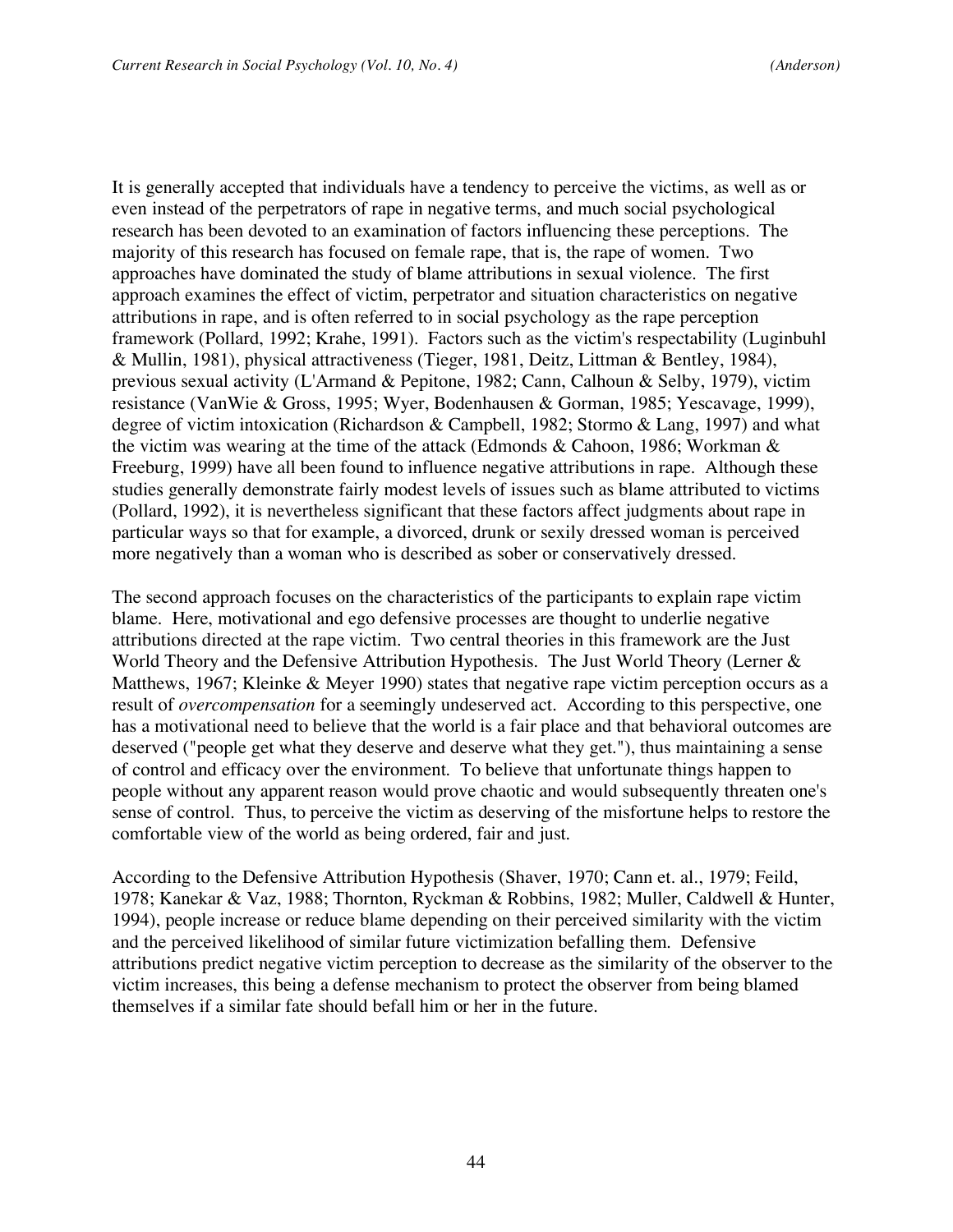Attitudinal characteristics of the observer are also thought to play a part in explaining negative rape victim perception. Beliefs in traditional gender role stereotyping, sexual conservatism and sex role orientation have been linked to negative rape victim perception (Spence, Helmreich & Stapp, 1973; Feild, 1978a and 1978b; Burt, 1980). Studies indicate that participants who positively endorse statements such as "Telling dirty jokes should be a masculine prerogative," "It is acceptable for women to have a career but marriage and family should come first" and "It looks worse for a woman to be drunk than for a man to be drunk" evaluate rape victims more negatively than those who do not hold such adversarial beliefs (Acock & Ireland, 1983; Coller & Resick, 1987; Deitz, Blackwell, Daley & Bentley, 1982; Meyerson & Taylor, 1987; Shotland & Goodstein, 1983).

While knowledge of the processes that contribute to female rape victim blame has accumulated in recent years, by contrast little is known about the processes governing the perception of male rape victims. Yet, studies suggest that not only does sexual violence against males occur more frequently than is popularly believed but that male victims of rape are also likely to be blamed by others for their own rape as well as the female victims. For example, a number of American rape crisis centers have documented that between 6 and 20 per cent of treated rape victims are male (Struckman-Johnson & Struckman-Johnson, 1992). More recently, in a survey of 336 victim support agencies in the United States, 51% reported providing services to male victims sexually assaulted during adulthood (Isely & Gehrenbeck-Shim, 1997). In a study of college men, 34% of the sample had experienced coercive sexual contact (Struckman-Johnson & Struckman-Johnson, 1994). Many welfare organizations however estimate the real figure to be considerably higher, suggesting that a significant number of men are hidden victims of rape with as many as nine in ten incidents not formally reported (The Independent, 29/5/95). In general, recent estimates suggest that while one in five women will have experienced coercive sex during their lifetime (Schwartz & DeKeseredy, 1997), one in ten men will have been pressured into sex (Lonsway & Fitzgerald, 1994). Furthermore, male victims of rape are equally as likely to be viewed negatively and held responsible for their own rape as are female victims, particularly by male participants, as has been shown in several rape perception studies (Struckman-Johnson & Struckman-Johnson, 1992; Smith, Pine a& Hawley, 1988; McCaul, Veltum, Boyechko & Crawford, 1990). They are also likely to be viewed negatively in the "field" by individuals such as health workers and the police (Donnelly & Kenyon, 1996). However, compared to female rape, considerably less research effort has gone into evaluating the reasoning behind male rape victim blame. Furthermore, while some studies have applied the same theories used to explain female rape victim blame to instances of male victimization, for instance the Just World Theory (Whatley & Riggio, 1993) few theories are exclusively concerned with explaining how and why male rape victims are blamed. The present study was designed to redress this imbalance by focusing on one possible explanation for negative male rape victim perception, namely, homophobic beliefs. No previous research has examined the link between homophobia and negative male rape victim perception.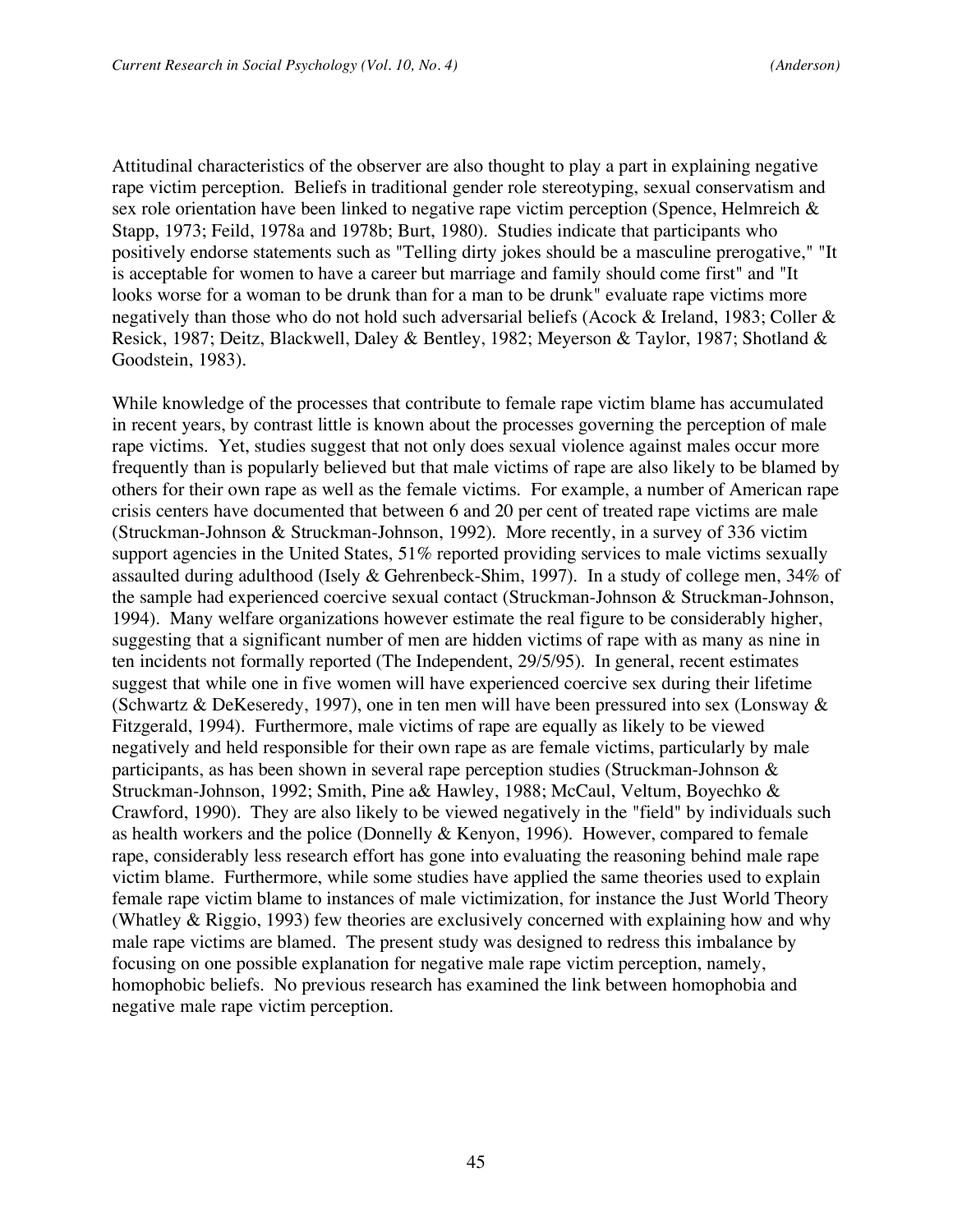An examination of the link between homophobic beliefs and negative male rape victim evaluation provides one obvious route to uncovering some of the reasons why people should view male rape victims negatively because male rape is frequently associated with homosexuality, although this is an erroneous assumption. Despite the fact that studies (Groth  $\&$ Burgess, 1980; Isely & Gehrenbeck-Shim, 1997) often report that the offenders and victims of male rape are mostly heterosexual (figures from Isley et. al.: offenders =  $89.5\%$ ; victims =  $81\%$ ) as opposed to homosexual (offenders =  $8\%$ ; victims =  $16\%$ ) or bisexual (offenders =  $2.5\%$ ; victims  $= 3\%$ ), male rape is frequently perceived by many to be an assault with homosexual motives (Stermac, Sheridan, Davidson & Dunn, 1996; Doherty & Anderson, 2004). Thus, participants are likely to invoke homophobic attitudes when faced with an incident of male rape. Furthermore, men are more likely to invoke homophobic attitudes than women. In recent reviews and meta-analyses of the literature, several researchers have concluded that "men appear to hold more negative attitudes towards homosexuality than do women" (Whitley  $&$  Kite, 1995: 151; Kite & Whitley, 1996; Herek, 1986). However, this assertion requires qualification. Based on empirical data, a more accurate conclusion is that men are more homophobic than women on some dimensions but not on others. For example, while national opinion polls often find little or no gender difference in levels of homophobia, small-scale studies usually find the exact opposite, that is, that men are more homophobic than women. Herek (1986) accounted for this dichotomy by the fact that national surveys often question attitudes concerning the *civil liberties* of homosexuals, whereas small scale studies elicit a strong negative *emotional* reaction to homosexuals possessed by many men. Thus, according to Herek, while "males and females probably hold roughly similar positions on general questions of morality and civil liberties, males are more homophobic in their emotional reactions to homosexuality" (Herek, 1986: 565). There are several reasons why men, much more than women, should exhibit a strong emotional response toward homosexuality, and particularly to homosexual men. Recently advanced explanations include psychodynamic factors such as the role of defensiveness in homophobia (where, for example, defensiveness involves an unconscious distortion of reality as a strategy for avoiding some unacceptable part of the self; Herek, 1986; Kite & Whitley, 1996) and evolutionary factors such as reproductive success and the maximization of genes passed to subsequent generations (Oliver & Hyde, 1993). However, the most widely articulated explanation and one that is most consistent with the current literature on sex differences in attitudes toward homosexuality refers to Social Role and script theories (Whitley & Kite, 1995; Herek, 1986). These theories account for men's strong emotional response toward homosexuality by highlighting the role of cultural pressures exerted on individuals, particularly in Western societies, to conform to traditional gender roles such as masculinity, femininity and family roles. This desirability for individuals to be viewed as "normal healthy adults" is overturned by gay men and lesbians, and gay men and lesbians are disliked in part because of their perceived sex-role deviance. However, there is a tendency to view male homosexuals as *more* different from "normal healthy adults" than lesbians (Whitley and Kite, 1995) and violating gender role expectations is considered to be more serious for men than for women in Western society (Herek, 1986; Whitley & Kite, 1995). Researchers have argued that it is these kinds of pressures that contribute to the finding that men consistently exhibit more negative emotional reactions to homosexual men than women. Put another way, males appear to reinforce their "maleness" by attacking gay men, either mentally, verbally, or in the worst cases, physically (Herek, 1986; Kite & Whitley, 1996; Schwartz & DeKeseredy, 1997).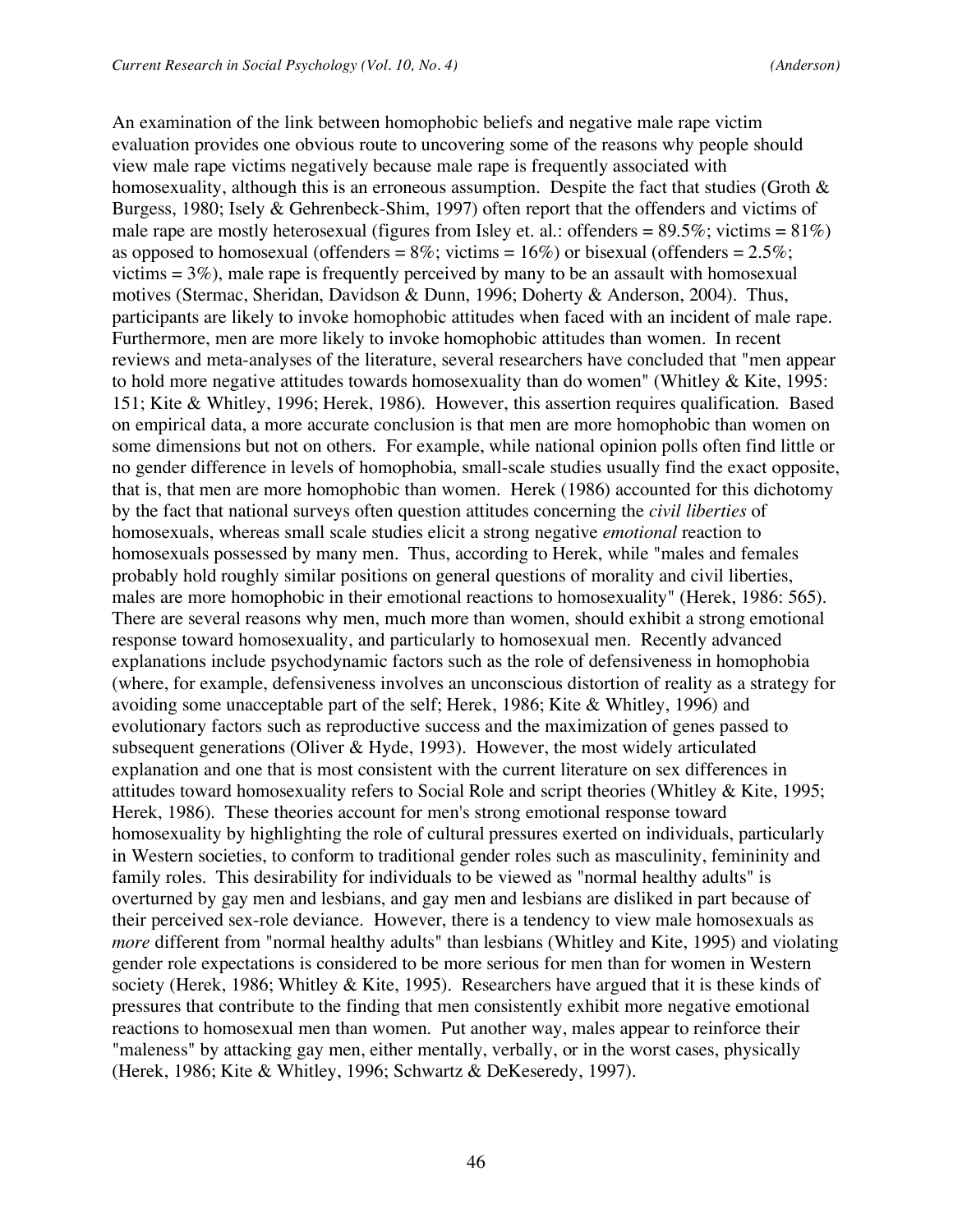### **STUDY RATIONALE & HYPOTHESES**

In this study, I report a between-subjects design used to measure participants' levels of victim perception after reading a rape scenario concerning either a male or female victim. Although the focus was primarily on participants' reactions to male victims of rape, female rape was also examined here for comparison purposes. Participants' level of homophobia was also measured in order to establish whether homophobia functions as a predictor of victim perception. The main hypotheses for this study were as follows:

(1) Males will evaluate the male victim more negatively than females

(2) Males will exhibit higher levels of homophobia than females

(3) High levels of homophobia will predict more negative victim evaluations, particularly for male participants

#### **METHOD**

#### **Participants**

80 undergraduate psychology students (no. of males  $= 40$ , no. of females  $= 40$ ) took part in this study in exchange for course credits. Their ages ranged from 19 to 33 years, the mean age being just over 20 and the median being 19.

#### **Procedure**

Participants took away a questionnaire booklet (A copy of the questionnaire booklet complete with scoring system is available from the author) and returned it to the experimenter once completed. The booklets were returned anonymously. The booklet contained three main items, which participants were asked to complete in the following order:-

(1) a questionnaire designed to assess the subject's level of homophobia

(2) a vignette describing a rape incident. For half the subjects the vignette involved a male victim and for the other half it involved a female victim. In both instances the attacker was male (3) a questionnaire utilizing several measures to assess rape victim perception

### **Materials**

**Homophobia assessment.** I utilized the short version of Hansen's (1982) Homosexism scale to assess the participants' degree of homophobia. Half of the items in the questionnaire were positively skewed and half were negatively skewed, for example, "Homosexuals are unnatural and should be made to get help for their problem" or "Homosexuals should have the same legal rights as heterosexuals." Participants were required to indicate on a five point scale the degree to which they agreed or disagreed with each statement (strongly agreed, agreed, undecided, disagreed or strongly disagreed). The range was 15 to 75, with higher scores indicating a more homophobic response. The scale has a high reliability coefficient (alpha = .96, with a mean of 41.80 and a standard deviation of 14.52) as reported in Hansen (1982). The scale is documented in Appendix 1. The scale requires participants to respond to each item by selecting one of the following answers: strongly agree, agree, undecided, disagree, strongly disagree. For items phrased in a nonsexist manner (see Appendix 1), the response categories of strongly agree to strongly disagree were assigned values of 1 to 5. Responses to items phrased in a homosexist manner were scored in reverse order (i.e., strongly agree = 5 and strongly disagree = 1). All participants' total score was the sum of the numerical value of responses.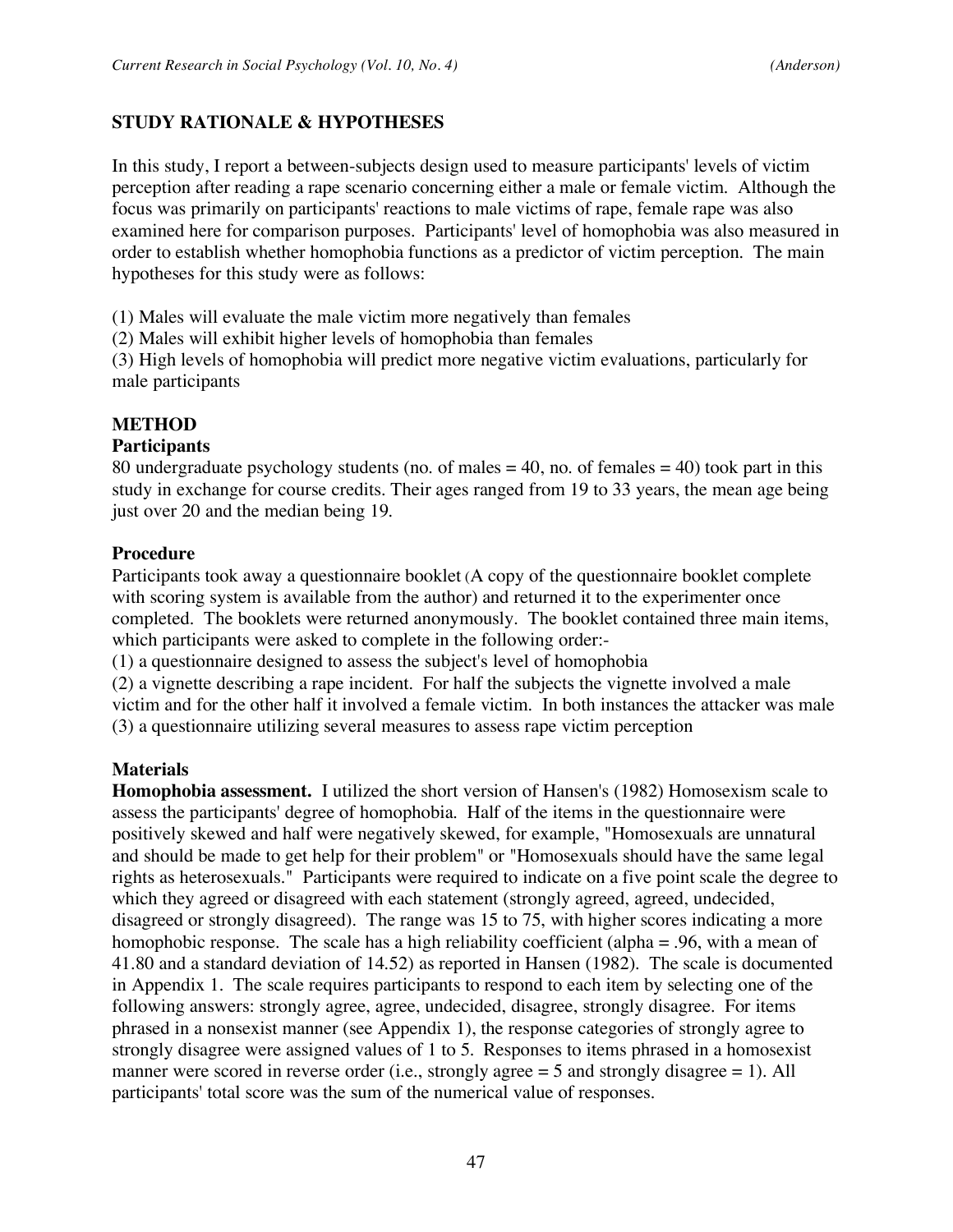**Attribution of blame assessment.** Several items were used to assess overall victim perception. These items focused on the degree of blame, fault, responsibility and behavior relating to the victim and perpetrator, the degree of perceived trauma suffered by the victim, whether the offender should be punished and the extent to which the rape was due to bad luck. Half of the items were positively skewed (for example, "Gail is to blame for the rape") while the other half were negatively skewed (for example, "The rape is not Gail's fault."). The other three items examined. A 5 point scale ranging from strongly agree to strongly disagree was used, with lower scores representing a more negative victim evaluation. The maximum score was 55, while the minimum was 19, the lower score indicating a more negative victim evaluation. The descriptive statistics for this measure were a mean of 52.7 and a standard deviation of 4.95. Again, all participants' total score was the sum of the numerical value of responses

**The rape vignettes.** Each vignette was 145 words in length and identical except for the manipulation of victim gender. The male rape vignette included the description that the victim was forced to have anal sex, whereas it was stated in the female rape vignette that the female victim was forced to have sex. The following is an example of the female rape vignette used in the study:

Gail was introduced to Chris at a friend's housewarming party. She stayed chatting to Chris in the living room for a little while and then went to talk to her friends. At the end of the party, Gail left to walk home on her own and Chris followed her out. He caught up with her and said that as they were going the same way, they might as well walk together. They reached Gail's house first. She opened the front door and turned to say goodnight when Chris pushed her violently into the hallway and slammed the door shut. Taken by surprise, Gail was thrown face down on to the stairs. She hit her head while falling, leaving her only semi-conscious for a few seconds. In that period, Chris removed Gail's trousers and underwear and proceeded to force her to have sex.

### **RESULTS**

In order to assess the effect of participant and victim gender on the degree of homophobia and victim blaming, separate 2 x 2 (victim gender versus participant gender) analyses of variance (ANOVA) were performed. The dependent variables were the homophobia score and a score representing victim perception. Table 1 contains the means for men's and women's judgments of homophobia and victim perception in the female and male rape conditions.

| Table 1: Mean homophobia and victim perception scores for men and women in female |  |  |
|-----------------------------------------------------------------------------------|--|--|
| and male rape incidents                                                           |  |  |

|                 | Men        |             | Women     |             |
|-----------------|------------|-------------|-----------|-------------|
| Measure         | Male rape  | Female rape | Male Rape | Female rape |
| Homophobia      | 32.2(10.9) | 22.6(8.5)   | 16.2(3.8) | 20.1(6.2)   |
| Vic. perception | 51.5 (3.7) | 53.5(3.1)   | 51.8(8.3) | 53.9(6.1)   |

NB. Higher scores indicate a more homophobic response. Higher scores indicate more positive victim perception. Standard deviations are shown in parentheses.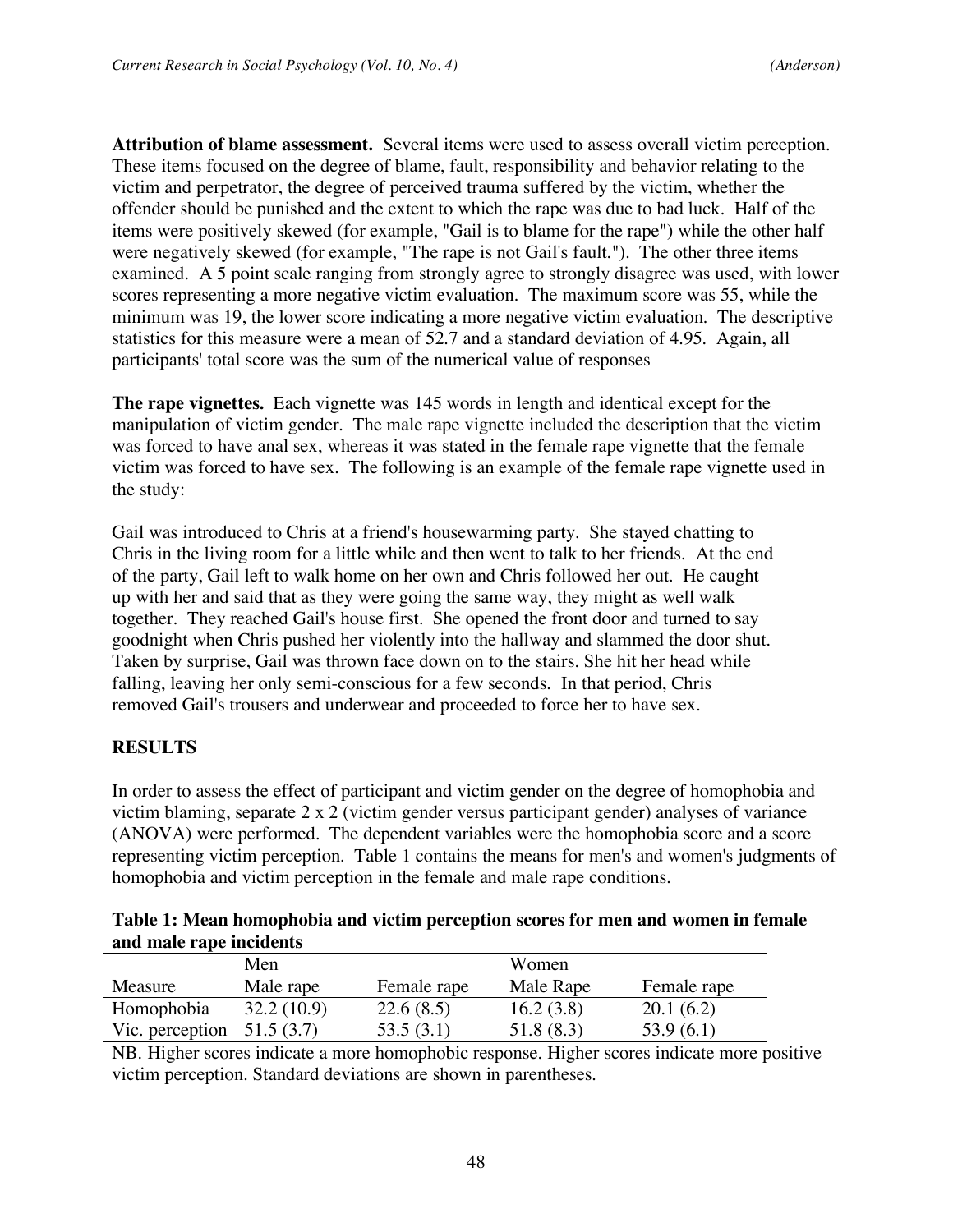Participant gender was found to have a highly significant effect on the level of homophobia ( $F =$ 28.13, p <.0001, Partial Eta-Squared = .3; all statistical tests are reported at a two-tailed level of analysis). Men ( $M = 27.4$ ) exhibited higher levels of homophobia than females ( $M = 18.1$ ). The second factor of victim gender did not have a significant effect on homophobia ( $F = 2.73$ ,  $p =$ n.s.). However, there was a significant interaction between the two factors of victim and participant gender ( $F= 14.95$ , p <.0001, Partial Eta-Squared = .2). Male participants exhibited significantly higher levels of homophobia in the male rape scenario  $(M = 32.2)$  than in the female rape scenario ( $M = 22.6$ ) while the opposite effect was observed for the female subjects but to a much smaller degree (means  $= 16.2$  compared to 20.1, for male and female rape respectively).

The second ANOVA revealed that participant gender did not have a significant effect on victim perception (F= 0.07, df = 1, p = n.s.). The male participants had a mean of 52.5 while the female participants had a mean of 52.8. The analysis also found that victim gender did not have a significant effect although this factor was approaching significance ( $F = 3.46$ , df = 1, p = 0.06, Partial Eta-Squared = .05). The female victim was perceived less negatively than the male, with scores of 53.7 and 51.7 respectively. The interaction between participant and victim gender (mean scores: men in female rape condition  $= 53.5$ , men in male rape condition  $= 51.5$ ; women in female rape condition  $= 53.9$ , women in male rape condition  $= 51.8$ ) also proved to be non significant ( $F = 0.00$ ,  $p = n.s$ .). Table 1 again illustrates the mean scores for this ANOVA.

To assess whether the degree of homophobia predicted negative victim perception, the scores were correlated. The only significant correlation existed between men's male rape victim perception scores and homophobia (Spearman Rank Correlation Coefficient, r= -.487, n = 20, p<.05). The negative correlation between the two measures demonstrates that a higher level of homophobia resulted in more negative victim perception. Other correlated homophobia and victim perception scores proved non significant (women's homophobia level and male rape victim perception, Spearman Rank Correlation Coefficient,  $r = -192$ ,  $n = 20$ , n.s.; women's homophobia level and female rape victim perception, Spearman Rank Correlation Coefficient, r  $= -.11$ ,  $n = 20$ , n.s.; and men's homophobia level and female rape victim perception, Spearman Rank Correlation Coefficient,  $r = -.359$ ,  $n = 20$ , n.s.).

### **DISCUSSION**

The primary purpose of this study was to provide a preliminary investigation into the relationship between homophobic attitudes and male rape victim perception. Data supported two of the three hypotheses, namely that male participants would exhibit higher levels of homophobia than female participants and that high levels of homophobia would predict negative male rape victim perception, particularly for the male participants. The results of this study however did not support the hypothesis that males will evaluate the male victim more negatively than females.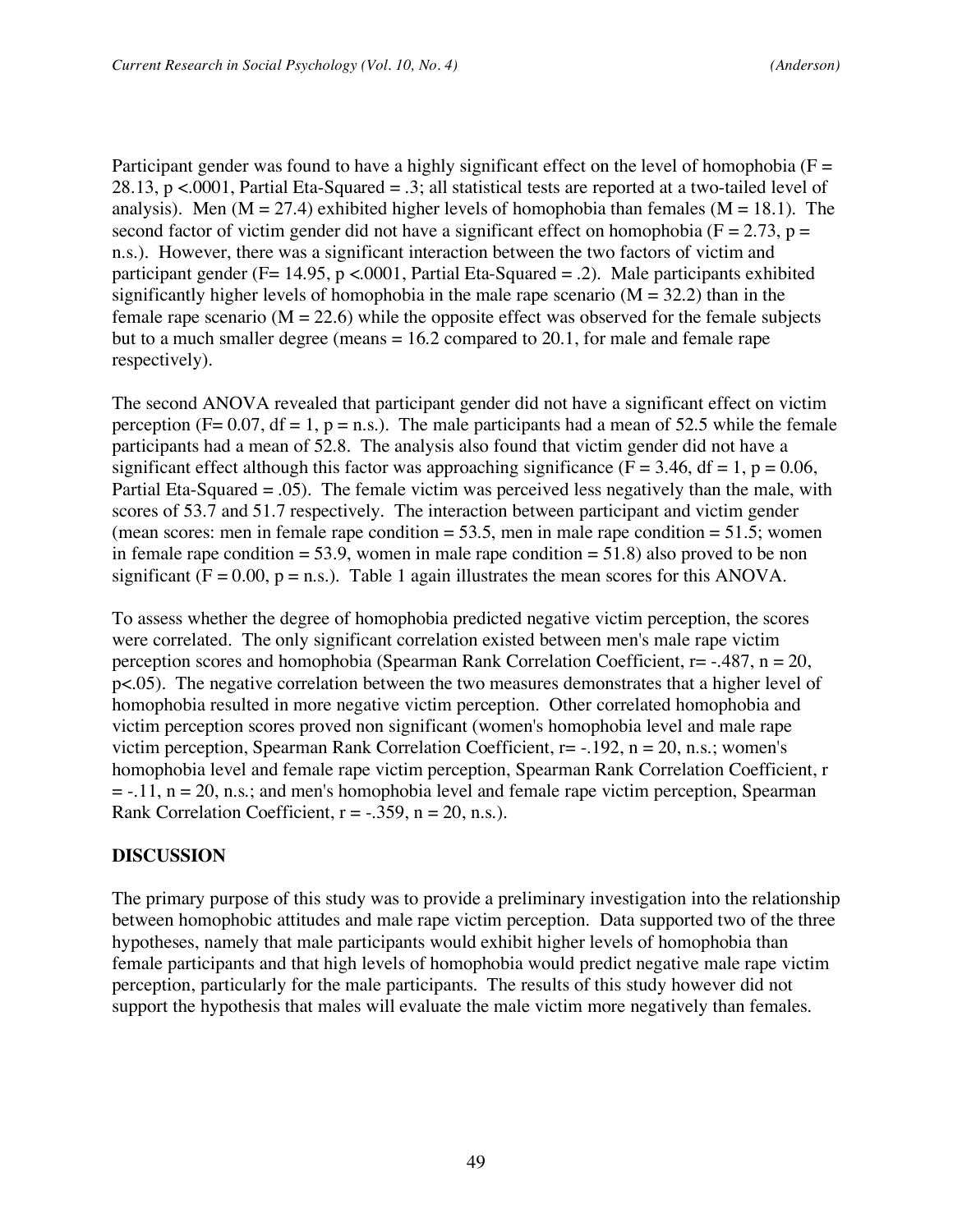The first hypothesis supported by the present data was that the male participants would exhibit a greater degree of homophobia than the female participants. This finding is in line with other literature on gender differences in behavioral and attitudinal factors in sexuality, that is, that "men appear to hold more negative attitudes towards homosexuality than women" (Whitley  $\&$ Kite, 1995: 151). This result also strengthens current arguments in the literature which suggest that men regard homosexuals as violating their prescribed gender role more than women and resent this deviation from the norm, especially if they themselves are hyperconforming to the "ideal" or traditional masculine role (Whitley & Kite, 1995; Herek, 1986). There may also be an additional factor at work here. An interaction effect between participant and victim gender on homophobia scores where male participants exhibited significantly higher levels of homophobia in the male rape scenario than in the female rape scenario while the opposite effect was observed for the female participants suggests a more generalized fear toward the incident, which appeared to be higher for individuals presented with a scenario involving a rape victim of the same sex as them. Thus, in addition to or even instead of homophobia per se, what is elevated in these scenario is fear toward rape in general. This finding is in line with previous studies, which have shown that the ever-pervasive fear of sexual violence may cause people to deploy certain cognitive coping strategies – they may repress the processing and recall of threatening information about rape (Krahé, 1999) or increase blame assigned to rape victims (Ward, 1995). Whilst researchers have primarily focused on examining these effects in female participants' reactions toward female rape, I suggest here that these issues extend to male participants' reactions to male rape as well.

The hypothesis that a high degree of homophobia would predict negative male victim perception was also supported for the male participants, whose homophobia scores correlated significantly with their victim perception scores. Thus, there is some evidence for the suggestion that that individuals, and particularly males, regard male rape as a homosexual incident and as a result of this view engage in negative male rape victim perception. An important point to note is that the victim's sexual orientation was not explicitly specified in any of the stimulus materials used. It appears that the male participants invoked homophobic attitudes and associated these with the rape on the basis of the description of the events alone rather than on the basis of any explicit description of the victim's homosexuality. In light of this, an important issue for researchers to investigate is the strength of the homophobic attitude that may be invoked if the victim were to be described as explicitly homosexual. Given that the present findings indicated that possessing a high level of homophobia resulted in more negative victim perception, one implication is that if the victim were to be described as a homosexual, this effect would perhaps be even stronger, leading to all manner of implications for rape victims. Researchers should investigate the types of inferences and stereotypes that participants in rape perception studies, and particularly in studies examining male rape make in relation to the information that is explicitly provided for them, and the effects that these assumptions have on rape victim perception (likewise, participants' own sexual orientation may also be of relevance).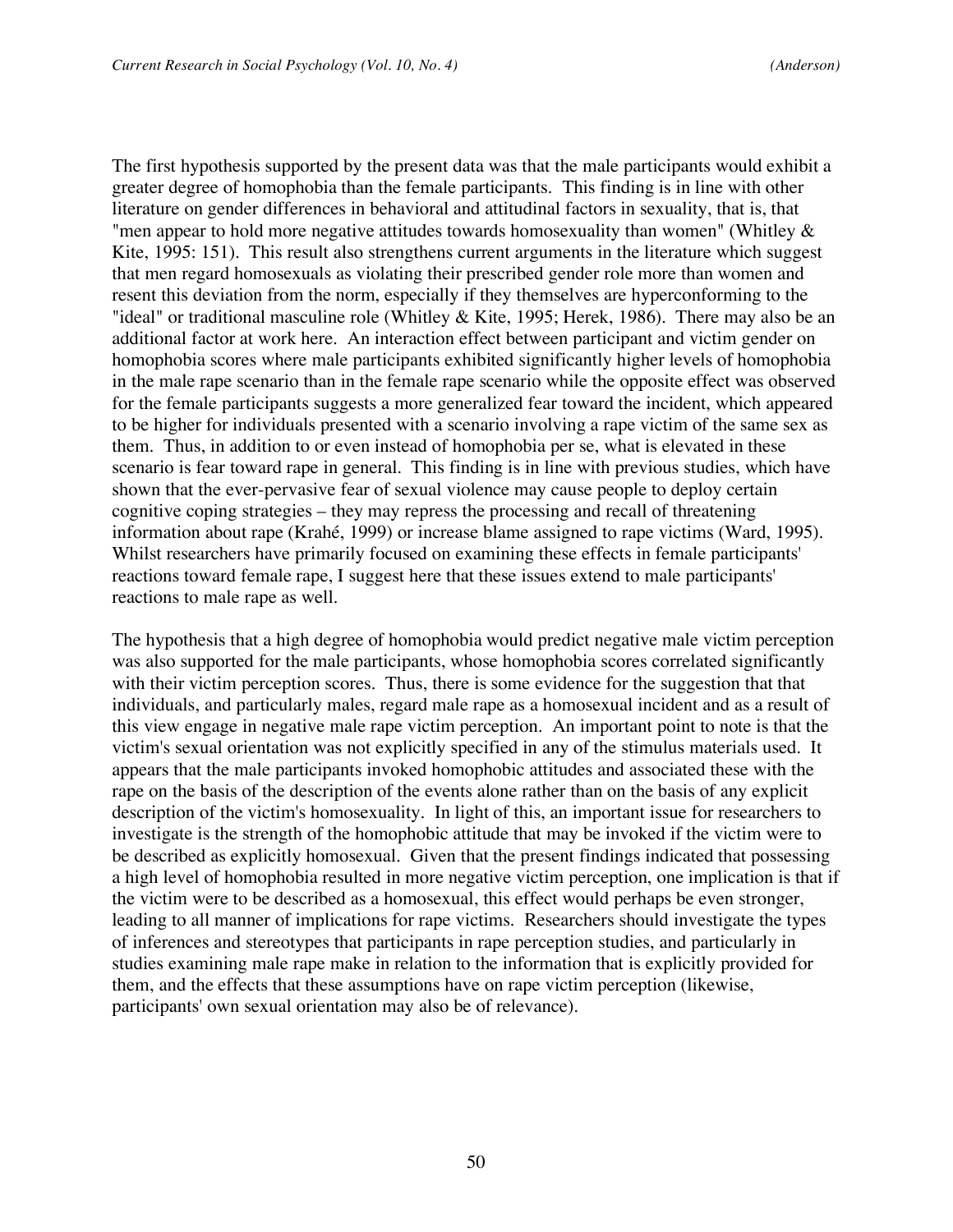Although I investigated these issues on university students who represent a specific cohort of research participants with particular characteristics, the study nevertheless offers an insight into how male victims of rape may be viewed by social perceivers. The present findings indicate that men might respond in a more negative way to the male rape victims than women by holding more homophobic beliefs and responding to the victim in a more negative manner. Nevertheless, there is a paucity of research on groups other than university students, such as medical personnel or the victim's social network members. It is important for rape perception researchers to focus on these groups as the reactions of these groups are likely to have a direct effect on the victim's reporting of rape and well-being in the postrape period (Davis & Breslau, 1994; Ward, 1995). Male rape perception researchers should also focus on investigating the effect of descriptions of the victim such as the victim's personality and demographic characteristics on negative male victim evaluations. Past research has indicated that certain characteristics of female victims lead to increased victim blaming, for example, occupational status, respectability and attractiveness (e.g., McCaul et al, 1990). It is unknown whether these issues would also apply to male victims and are therefore important to investigate as these can provide the basis upon which negative victim perception is determined, and which often carry devastating effects for the rape survivor.

The hypothesis that men will evaluate male victims of rape more negatively than women was not supported in the present study. Indeed, no significant effects of participant gender on negative victim perception were observed, for either the male or the female victim. This is an unexpected result, particularly in the light of previous research where a frequent finding is that men perceive both female and male victims of rape more negatively than women (e.g., Weisz & Earls, 1995; Smith et. al., 1988). Female participants did display more positive victim evaluation than males for each rape scenario - however, this difference was not large enough to be significant. This unexpected finding could be symptomatic of the experimental design rather than a straightforward reflection of underlying attitudes toward rape. Indeed, the lack of differences between participants on this measure may be related to another problem evident in this study, namely to do with the homophobia measure. The homophobia scores indicate a non-normal distribution along the homophobia dimension. Even though the procedure was such that required the homophobia measure to be taken prior to the rape manipulation in the vignettes, and participants were randomly assigned to conditions, they nevertheless appear to vary systematically along the homophobia dimensions. One explanation for this is that because participants were asked to take away the experimental packs and complete the experiment in their own time (done here to try and increase the participation rate), they opened and carried out the instructions in the experimental packs in a different order to the one requested by the experimenter (homophobia measure, rape vignette, victim perception measure). This indicates a lack of control (regarding the order in which stimuli and measures were presented) in the study and as such, any discussion concerning inferences about causality in this study can only be speculative at best. Researchers need to be aware of the implications of asking participants to complete experimental tasks at home, away from the close scrutiny of the researcher.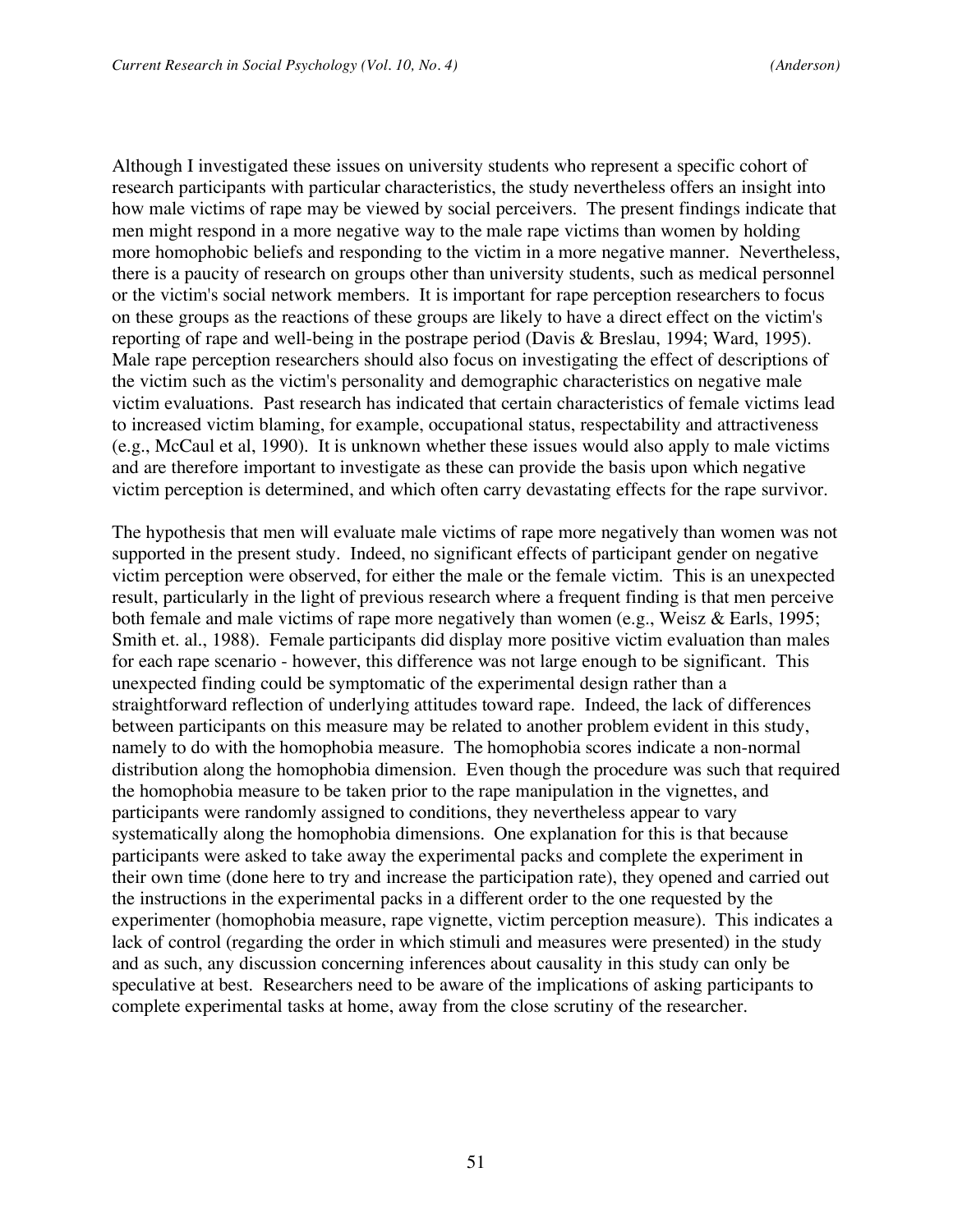Victims' gender did not have a significant effect on participants' perception of them. Both sets of participants perceived the female victim less negatively than the male victim but these differences were not significant. The female participants exhibited the expected pattern of evaluation, that is, being relatively sympathetic to both the female and to the male victims (Smith et. al., 1988). However, male participants also perceived both male and female victims somewhat less negatively than even female participants, which is an unusual finding given previous research (Whatley and Riggio, 1993; Smith et. al., 1988). The finding that the male participants did not view the male victim as harshly as in other studies may indicate a degree of same-sex identification, thus invoking defensive attributions (Shaver, 1970). However, this explanation is not able to account for similarly less negative victim perception of the female rape victim. However, one possible explanation for this finding is that men's and women's views are converging with respect to perceptions of female and male rape victims, a possible outcome of feminist theorizing on rape that has encouraged individuals to view rape survivors more sympathetically than before (Rich & Samson, 1990).

In general, these unexpected observations regarding the present participants' rape victim perception should be investigated further in order to ascertain whether they reflect a real phenomenon or an artifact of the present study's experimental methodology and design. If the former is the case, then these findings are encouraging because they may reflect a real shift in attitudes in relation to previous research (e.g.: Feild, 1978). A lack of significant differences in perceptions of victims or between men and women may reflect an increasingly tolerant and liberal society where the implications of negative rape victim perception are widely known, accepted and acted upon. Individuals may also feel that it is no longer socially acceptable to view victims of rape in negative terms, consequently hiding their 'true' feelings and providing answers that are politically correct. Since the issue of whether rape victim perception has really become less negative or is simply a result of self-presentational or methodological factors is an important one, researchers in the future need to account for the element of social desirability in rape perception research before conclusions regarding any real progress in people's views about rape can be drawn.

Finally, it is important to consider a confound in this study, which, together with a lack of control in procedure cited above, further renders a cautions interpretation of the present findings. In the vignettes used to describe the rape scenario, different terminology was used to describe the female as opposed to the male rape event. In the female rape scenario, the event was described as the victim being forced to have "sex" whereas in the male rape scenario, the victim was described as being forced to have "anal sex." Although by including this difference, I was keen to tap into dominant socio-cultural understandings of rape (i.e., these terms take into account widely held beliefs about the gendered nature of rape, where female rape is usually thought of as a penile-vaginal penetrative act, whereas male rape is usually perceived to be a penile-anal penetrative act; Doherty & Anderson, 2004. I considered that to have described both incidents in terms of anal penetration would have left participants facing an unexpected and surprising event description relating to female rape as they are unlikely to come across this description in the media or elsewhere.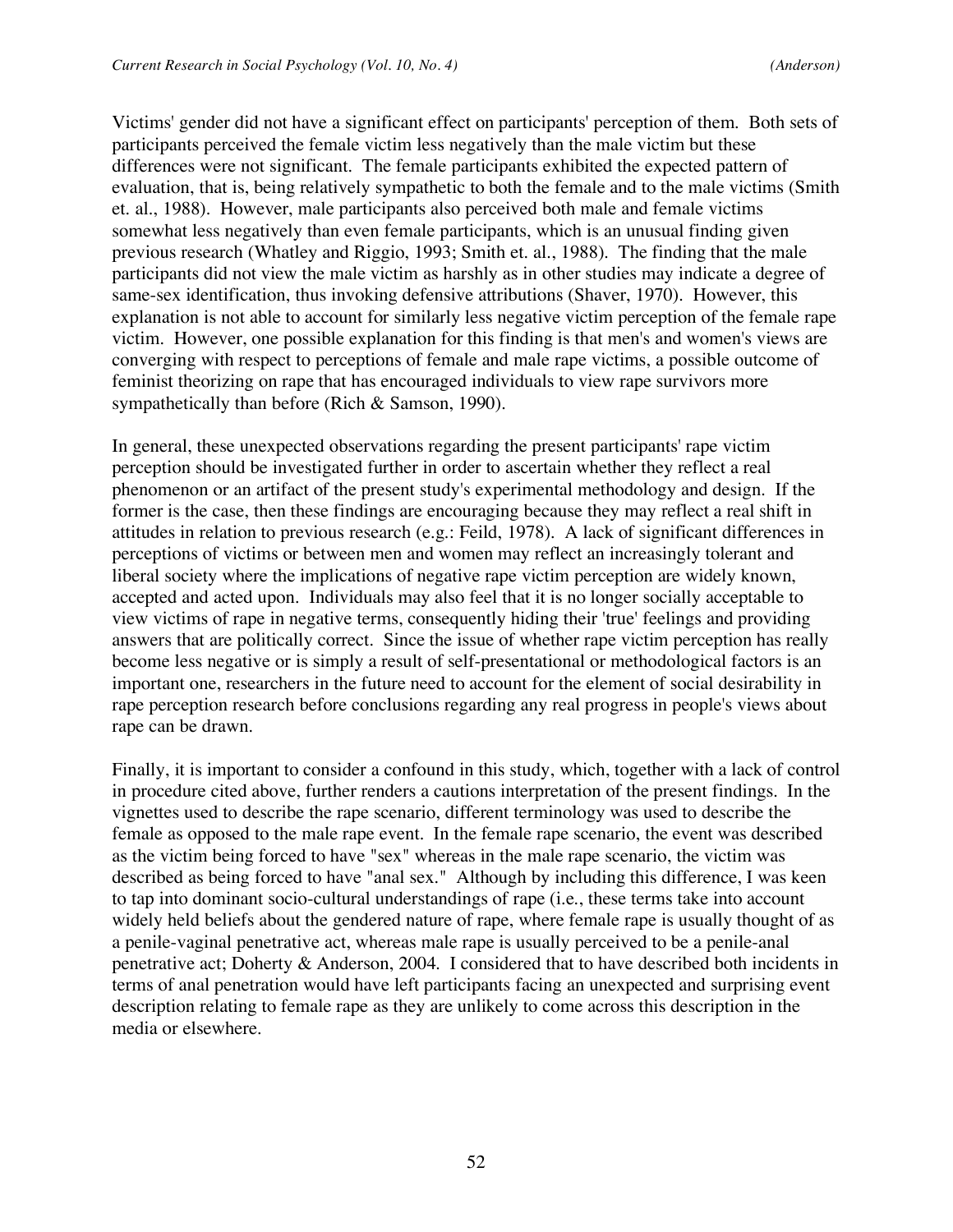Conversely, to have described both incidents as forced "sex" may have left many participants wondering whether the incident described in the male rape scenario was indeed rape and how exactly this was executed, as participants have been observed to do in other studies, for example, Anderson, Beattie & Spencer, 2001), this difference between experimental conditions nevertheless represents a confound in the study. As such, present findings can only be cautiously interpreted and evaluated given that it is impossible to decide whether it was the experimental manipulation or the difference in description in the stimulus materials that could have produced the findings. In general, future researchers need to be aware of the issues surrounding experimental design and procedure when conducting research on socially sensitive issues such as sexual violence.

# **APPENDIX 1. Short-form Homosexism Scale Items (Hansen, 1982)\***

- (1) Sexual preference should not be a factor in employment opportunity
- (2) Homosexuals are just like everyone else, they simply chose an alternative lifestyle
- (3) Homosexuals should be isolated from heterosexuals
- (4) Homosexuals should not be discriminated against because of their sexual preferences
- (5) Homosexual acts should be illegal
- (6) Homosexuals are a danger to our young people
- (7) I would not like to work with a homosexual
- (8) Homosexuals should not hold high government offices
- (9) Job discrimination against homosexuals is wrong
- (10) Homosexuals should not hold leadership positions
- (11) Homosexuals do not corrupt the youth of America (changed to UK in the present study)
- (12) I would not want a homosexual to live in a house next to mine
- (13) If I found out one of my friends was a homosexual, our friendship would be severely damaged
- (14) I would never have anything to do with a person if I knew he/she was a homosexual
- (15) Apartment complexes should not accept homosexuals as renters
- \*Following Hansen (1982), items 1, 2, 4, 9 and 11 were phrased in a nonsexist manner.

### **APPENDIX 2. Questionnaire Items Used to Measure Victim Perception\***

- (1) Gail is to blame for the rape
- (2) The rape is not Chris's fault
- (3) Gail's behavior did not cause the rape
- (4) The rape is Chris's responsibility
- (5) Chris is not to blame for the rape
- (6) The rape is not Gail's fault
- (7) Chris's behavior is the cause of the rape
- (8) The rape was Gail's responsibility
- (9) Gail is unlikely to be traumatized by the rape
- (10) Chris deserves to be punished
- (11) The rape was just due to bad luck of the victim

\*Items 1, 2, 5, 8, 9 and 11 were coded from 1 (strongly agree) to 5 (strongly disagree). Items 3,

4, 6, 7 and 10 were coded from 5 (strongly agree) to 1 (strongly disagree).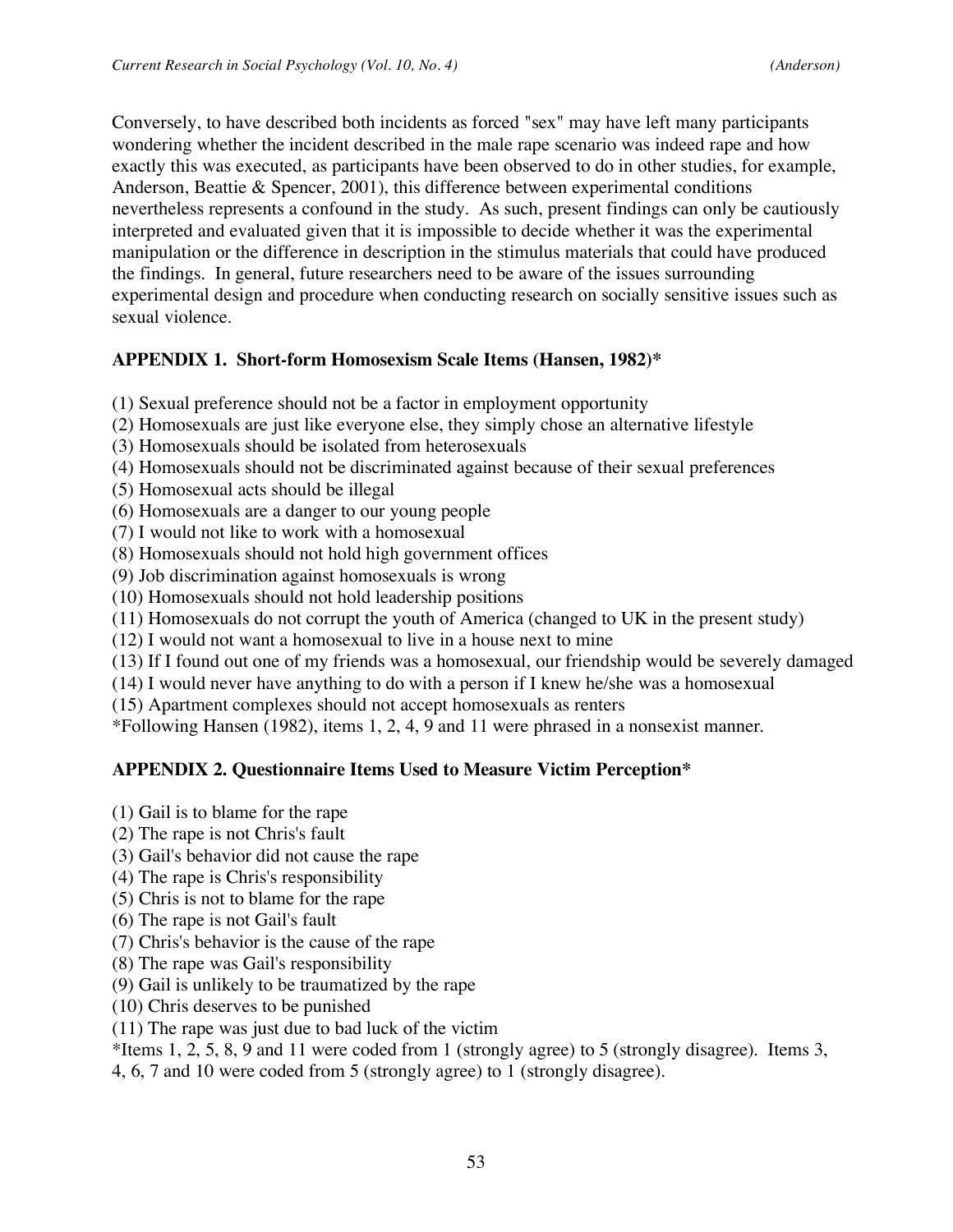#### **REFERENCES**

Anderson, I., Beattie, G. & Spencer, C. (2001) Can blaming victims of rape be logical? Attribution theory and discourse analytic perspectives, Human Relations, 54(4):453-475.

Acock, A.C. and Ireland, N.K. (1983) Attribution of blame in rape cases: the impact of norm violation, gender and sex-role attitude, Sex Roles, 9, 179-192.

Burt, M.R. (1980). Cultural myths and support for rape. Journal of Personality and Social Psychology, 38, 217-230.

Cann, A., Calhoun, L. & Selby, J. (1979). Attributing responsibility to the victim of rape: influence of information regarding past sexual experience. Human Relations, 32, 57-67.

Coller, S.A. and Resick, P.A. (1987) Women's attributions of responsibility for date rape: the influence of empathy and sex role stereotyping. Violence and Victims, 2, 115-125.

Davis, G. & Breslau, N. (1994) Post-traumatic stress disorder in victims of civilian trauma and criminal violence. Psychiatric Clinics of North America, 17, 289-299.

Deitz, S.R., Littman, M. & Bentley, B.J. (1984). Attribution of responsibility for rape: the influence of observer empathy, victim resistance and victim attractiveness. Sex Roles, 10, 261- 280.

Deitz, S., Blackwell, K., Daley, P. and Bentley, B. (1982) Measurement of empathy toward rape victims and rapists. Journal of Personality and Social Psychology, 43, 372-384.

Doherty, K.& Anderson, I. (2004). Making sense of male rape: Constructions of gender, sexuality and experience of rape victims, Journal of Community and Applied Social Psychology, 14 (2), 85-103.

Donnelly, D. and Kenyon, S. (1996). "Honey, we don't do men": Gender stereotypes and the provision of services to sexually assaulted males. Journal of Interpersonal Violence, 11, 441-448.

Edmonds, E.M. & Cahoon, D.D. (1986). Attitudes concerning crimes related to clothing worn by female victims. Bulletin of the Psychonomic Society, 24, 444-446.

Feild, H. (1978) Attitudes toward rape: a comparative analysis of police, rapists, crisis counselors and citizens. Journal of Personality and Social Psychology, 36, 156-179.

Groth, A. and Burgess, A. (1980). Male rape: offenders and victims, American Journal of Psychiatry, 137, 806-810.

Hansen, G. (1982). Measuring prejudice against homosexuality (Homosexism)) among college students: a new scale. The Journal of Social Psychology, 117, 233-236.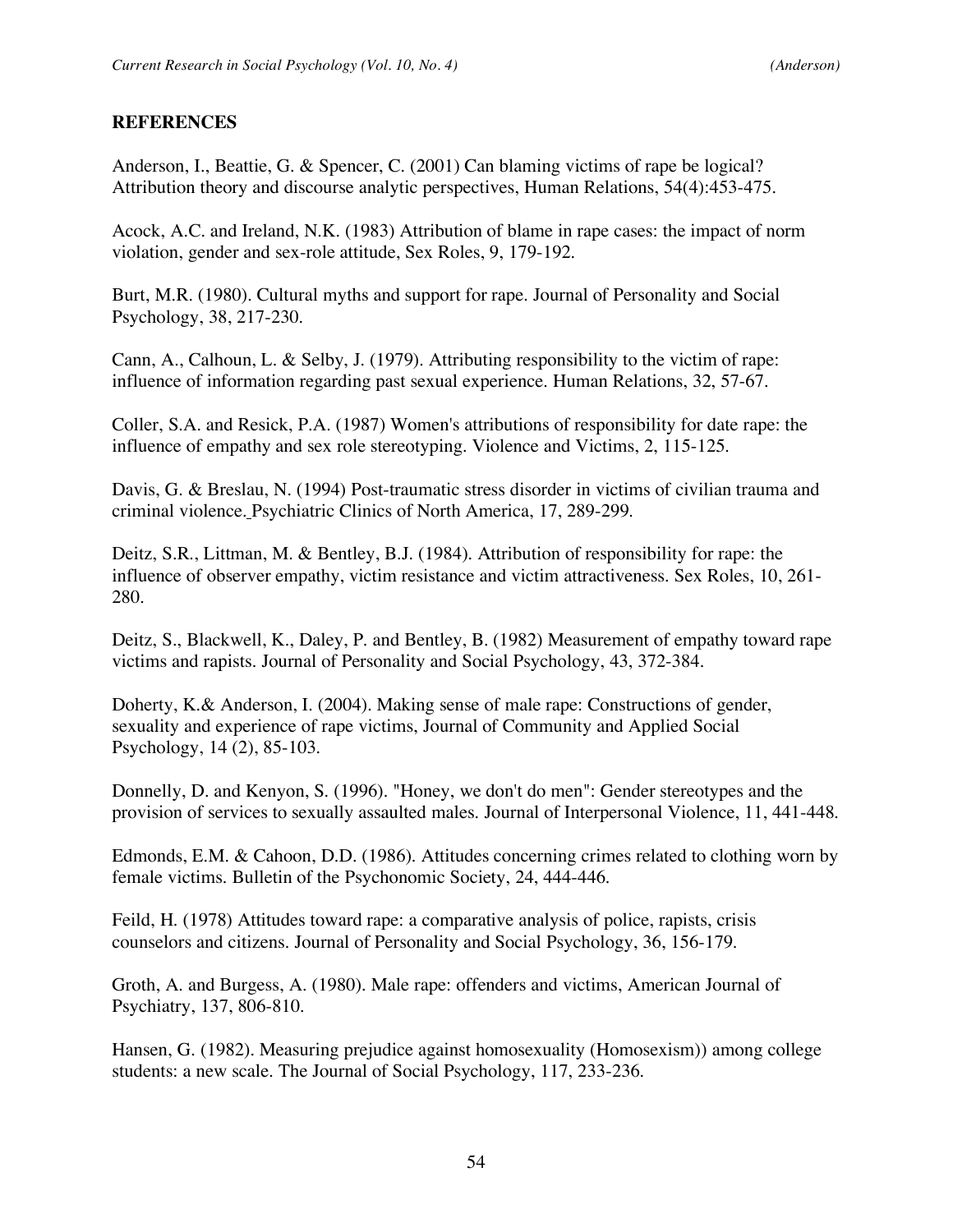Herek, G. (1986). On heterosexual masculinity. American Behavioral Scientist, 29, 563-577.

"Male rape," article appeared in the Independent newspaper ( 29.5.95).

Iseley, P. and Gehrenbeck-Shim, D. (1997). Sexual assault of men in the community, Journal of Community Psychology, 25, 159-166.

Kanekar, S. & Vaz, L. (1988). Attribution of causal and moral responsibility to a victim of rape. Applied Psychology: An International Review, 37, 35-49.

Kite, M. and Whitley, B. (1996). Sex differences in attitudes toward homosexual persons, behaviors, and civil rights: a meta-analysis, Personality and Social Psychology Bulletin, 22, 336- 353.

Kleinke, C.L. & Meyer, C. (1990). Evaluation of rape victim by men and women with high and low belief in a just world. Psychology of Women Quarterly, 14, 343-353.

Krahé, B. (1991). Social psychological issues in the study of rape. In Stroebe, W. & Hewstone, M. (Ed) European Review of Psychology. John Wiles and Sons Ltd.

Krahé, B. (1999). Repression and coping with the threat of rape. European Journal of Personality, 13, 2-26.

L'Armand, K. & Pepitone, A. (1982). Judgments of rape: a study of victim-rapist relationship and victim sexual history. Personality and Social Psychology Bulletin, 8, 134-139.

Lerner, M. & Matthews, G. (1967). Reactions to suffering of others under conditions of indirect responsibility. Journal of Personality and Social Psychology, 5, 319-325.

Lonsway, K.A. & Fitzgerald, L.F. (1994). Rape Myths: in review. Psychology of Women Quarterly, 18, 133-164.

Luginbuhl, J. & Mullin, C. (1981). Rape and responsibility: how and how much is the victim blamed? Sex Roles, 7, 547-558.

McCaul, K., Veltum, L., Boyechko, V. and Crawford, J. (1990) Understanding attributions of victim blame for rape: sex, violence and foreseeability. Journal of Applied Social Psychology, 20, 1-26.

Meyerson, S. and Taylor, D. (1987) The effects of rape myth pornography on women's attitudes and the mediating role of sex-role stereotyping. Sex Roles, 17, 321-338.

Muller, R.T., Caldwell, R.A. & Hunter, J.E. (1994). Factors predicting the blaming of victims of physical child abuse or rape. Canadian Journal of Behavioral Science, 26**,** 259-279.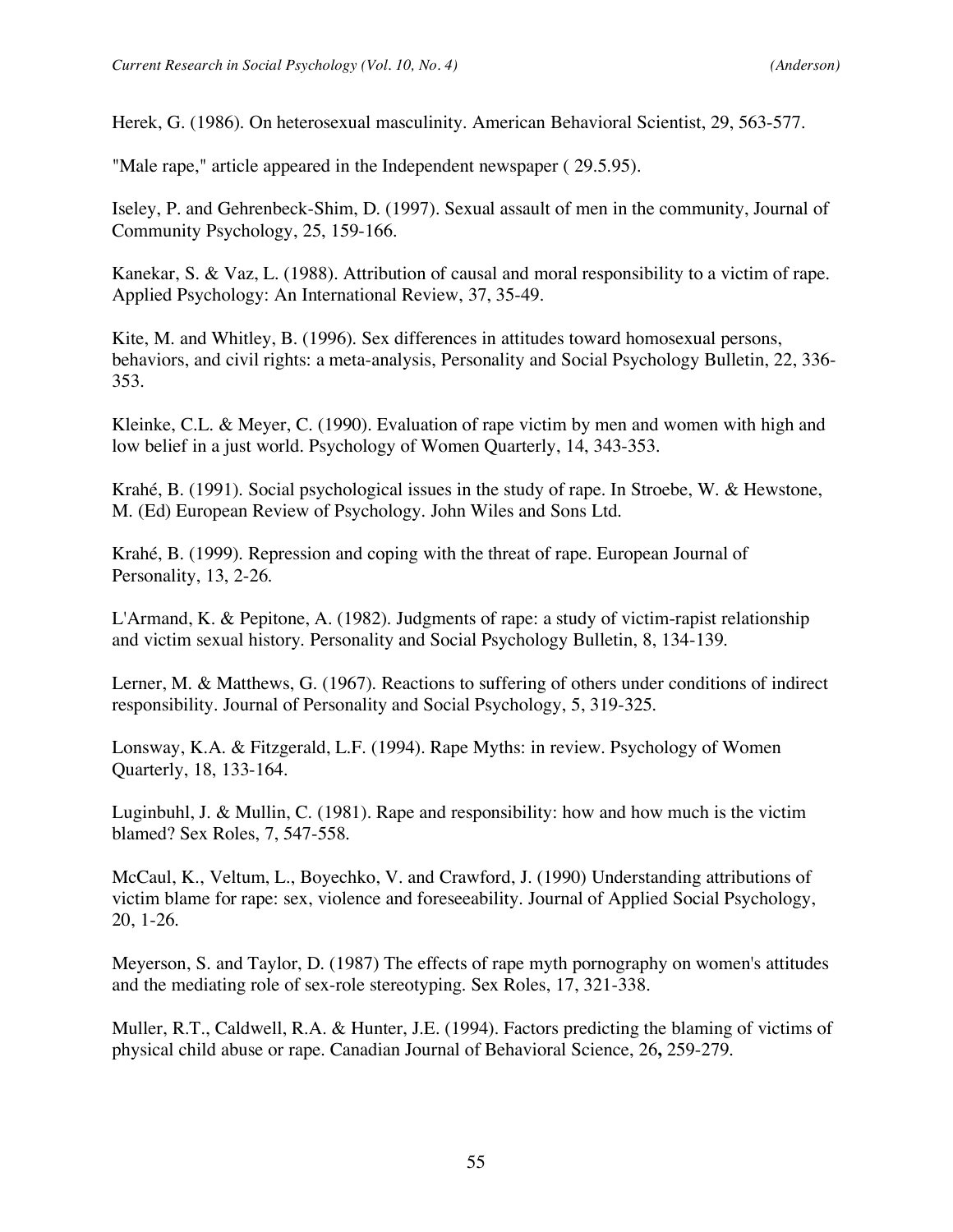Oliver, M. B. and Hyde, J. S. (1993). Gender differences in sexuality: a meta-analysis, Psychological Bulletin, 114, 29-51.

Pollard, P. (1992). Judgments about victims and attackers in depicted rapes: a review. British Journal of Social Psychology, 31, 307-326.

Rich, R. and Samson, R. (1990). Public perceptions of criminal justice policy: does victimization make a difference?, Violence and Victims, 5, 109-118.

Richardson, D. & Campbell, J.L. (1982). Alcohol and rape: the effect of alcohol on attributions of blame for rape. Personality and Social Psychology Bulletin, 8, 468-476.

Schwartz, M. and DeKeseredy, W. (1997). Sexual Assault on Campus: The Role of Male Peer Support. Thousand Oaks, California: Sage.

Shaver, K.G. (1970). Defensive attribution: effects of severity and relevance on the responsibility assigned for an accident. Journal of Personality and Social Psychology, 14, 101-113.

Shotland, R. and Goodstein, L. (1983). "Just because she doesn't want to doesn't mean it's rape": An experimentally based causal model of the perception of rape in a dating situation, Social Psychology Quarterly, 46, 220-232.

Smith, R., Pine, C. and Hawley, M. (1988). Social cognitions about adult male victims of female sexual assault, The Journal of Sex Research, 24, 101-112.

Spence, J., Helmeich, R. and Stapp, J. (1973). A short version of the Attitudes Toward Women Scale (AWS). Bulletin of the Psychonomic Society, 2, 219-220.

Stermac, L., Sheridan, P., Davidson, A. and Dunn, S. (1996). Sexual assault of adult males, Journal of Interpersonal Violence, 11, 52-64.

Stormo, K. & Lang, A. (1997). Attributions about acquaintance rape: The role of alcohol and individual differences. Journal of Applied Social Psychology, 27, 279-306.

Struckman-Johnson, C. and Struckman-Johnson, D.(1992). Acceptance of male rape myths among college men and women. Sex Roles, 27, 85-100.

Struckman-Johnson, C. and Struckman-Johnson, D.(1994). Men pressured and forced into sexual experience, Archives of Sexual Behavior, 23, 93-114.

Thornton, B., Ryckman, R.M. & Robbins, M.A. (1982). The relationships of observer characteristics to beliefs in the causal responsibility of victims. Human Relations, 35, 231-330.

Tieger, T. (1981). Self-rated likelihood of raping and the social perception of rape. Journal of Research in Personality, 15, 147-158.